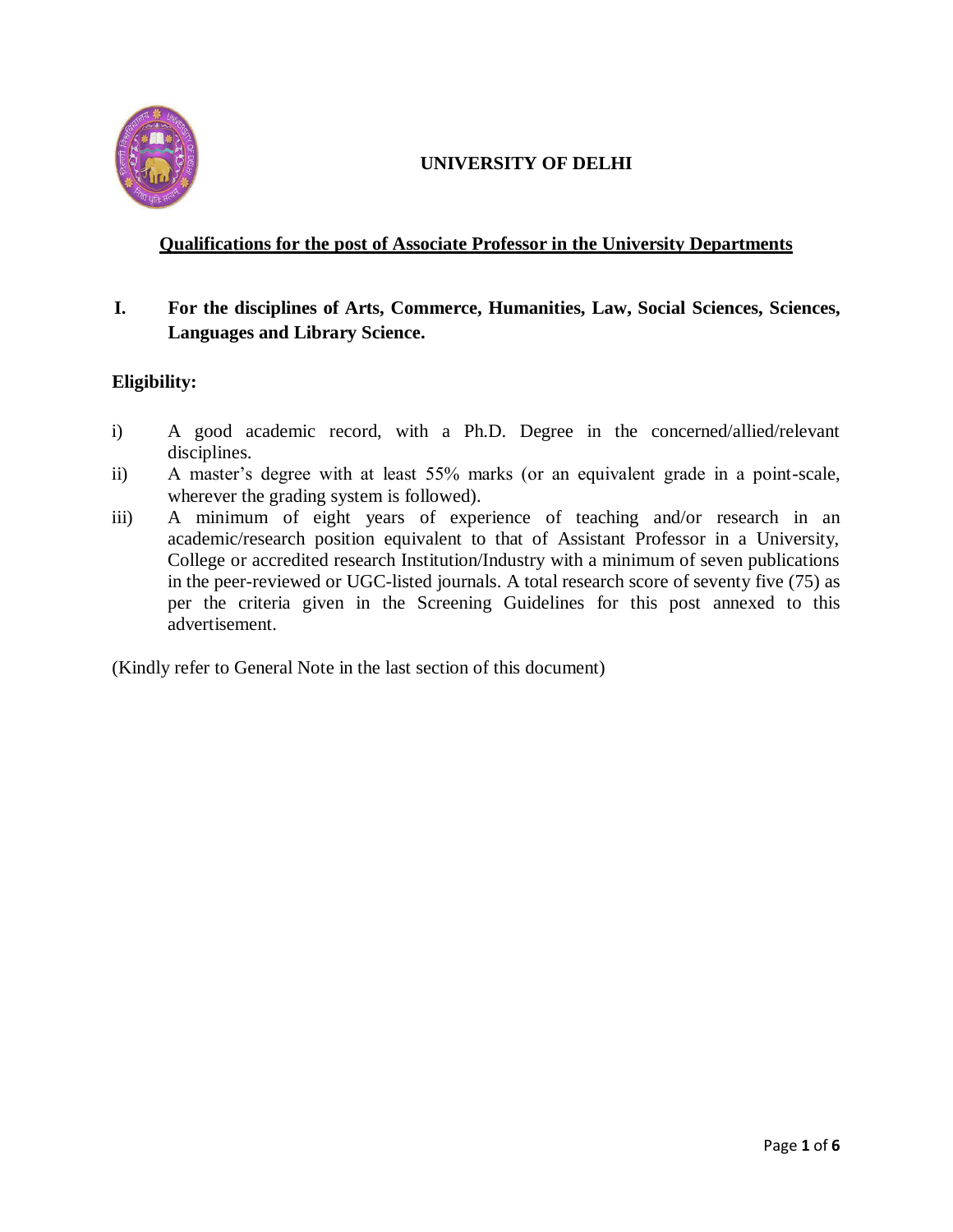## **II.For the discipline of Management Studies:**

1) Consistently good academic record with at least 55% marks (or an equivalent grade in a point scale wherever grading system is followed) in Master's Degree in Business Management/ Administration / in a relevant management related discipline or first class in two years full time PGDM declared equivalent by AIU/recognized by the AICTE / UGC;

#### **OR**

First Class graduate and professionally qualified Charted Accountant/Cost and works Accountant/Company Secretary of the concerned statutory body.

- 2) Ph.D. or Fellow of Indian Institute of Management or of an Institute recognized by AICTE and declared equivalent by the AIU.
- 3) A minimum of eight years' experience of teaching/industry/research/professional at managerial level excluding the period spent for obtaining the research degree.
- 4) In the event the candidate is from industry and the profession, the following requirements shall constitute as essential requirements:
	- (a) Consistently good academic record with at least 55% marks (or an equivalent grade in a point scale wherever grading system is followed) in Master's Degree in Business Management/ Administration/in a relevant management related discipline or first class in two years full time PGDM declared equivalent by AIU/recognized by AICTE/UGC,

#### **OR**

First Class graduate and professionally qualified Charted Accountant/Cost and Works Accountant/Company Secretary of the concerned statutory body.

- (b) A minimum of ten years' experience of teaching industry/research/profession, out of which five years must be at the level of Assistant Professor or equivalent excluding the period spent for obtaining research degree. The candidate should have Professional work experience, which is significant and can be recognized at national/international level as equivalent to Ph.D. and ten years managerial experience in industry/profession of which at least five years should be at the level comparable to that of lecturer/assistant professor.
- 5) Without prejudice to the above, the following conditions may be considered desirable:
	- a) Teaching, research industrial and/or professional experience in a reputed organization;
	- b) Published work, such as research papers, patents filed/obtained, books and/or technical reports; and
	- c) Experience of guiding the project work/dissertation of PG/Research Students or supervising R&D projects in industry.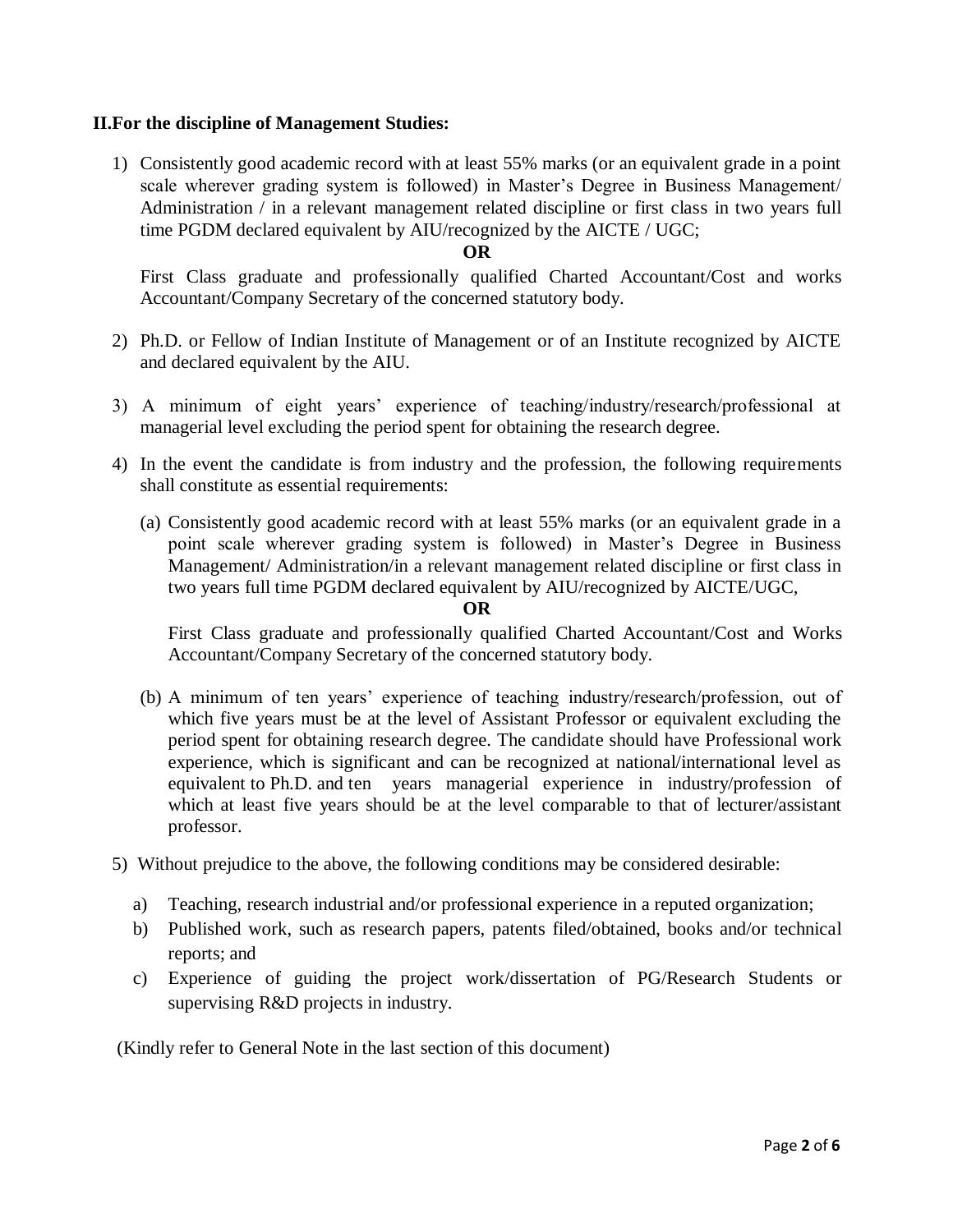# **III.For the discipline of Music**

## **Eligibility (A or B):**

**A.** 

- i) Good academic record, with a doctoral degree.
- ii) Performing ability of a high professional standard.
- iii) Eight year's experience of teaching in a University or College and / or of research in a University/national level institution, equal to that of Assistant Professor in a University/College.
- iv) Has made a significant contribution to knowledge in the subject concerned, as evidenced by quality publications.

#### Or

## **B.**

A traditional or a professional artist with highly-commendable professional achievement having master's degree in the subject concerned, who has:

- i) been 'A'- grade artist of AIR/Doordarshan;
- ii) eight years' experience of outstanding performing achievement in the field of specialisation;
- iii) experience in designing of new courses and/or curricula;
- iv) participated in national level seminars/conferences/concerts in reputed institutions' and
- v) ability to explain, with logical reasoning, the subject concerned and adequate knowledge to teach theory with illustrations in the said discipline.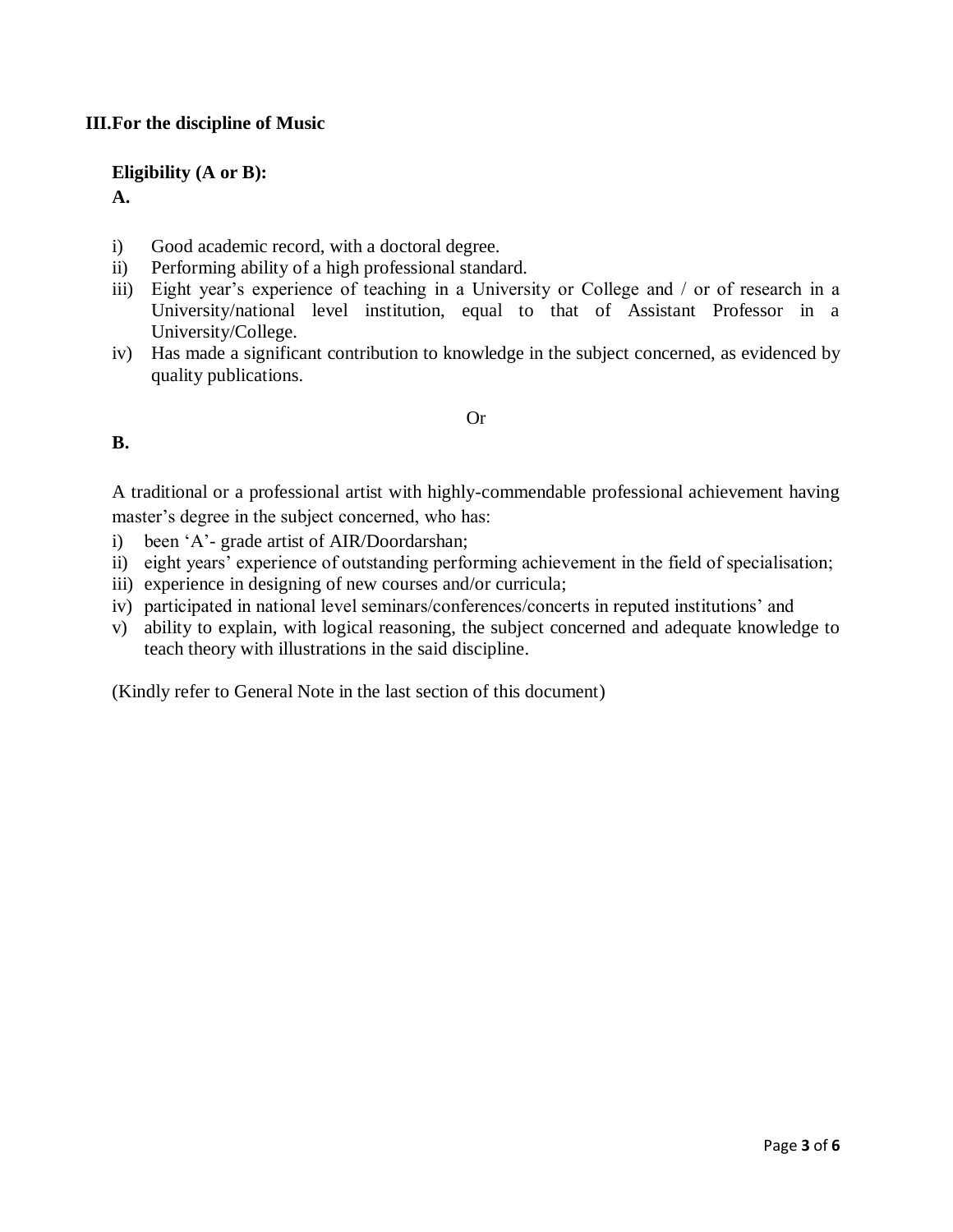# **IV. For the discipline of Education:**

- i) Master's Degree in Arts/Humanities/Sciences/Commerce with minimum 55% in the discipline relevant to the area of specialization.
- ii) Master's degree in Education (M.Ed./M.A. Education) with a minimum of 55% marks.
- iii) Ph.D. degree in Education or in the discipline relevant to the area of specialization.
- iv) Any other qualification prescribed by UGC a minimum of eight years of experience of teaching and/or research in an academic/research position equivalent to that of Assistant Professor in a University, College or accredited research Institution/Industry.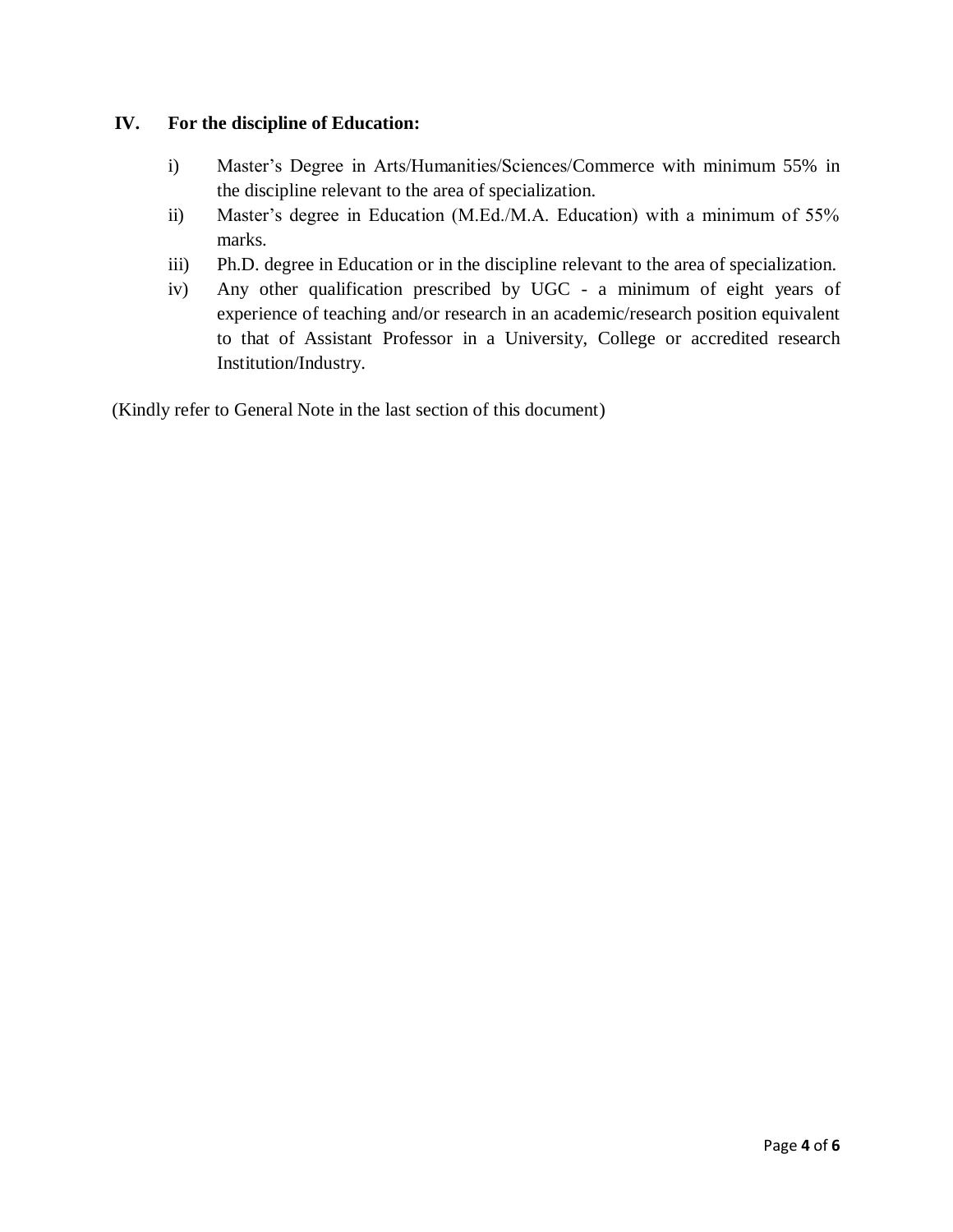## **GENERAL NOTE:**

- (i) The direct recruitment to the posts of Associate Professors in the Universities shall be on the basis of merit through all India advertisement and selections by the duly constituted Selection Committees.
- (ii) A minimum of 55% marks (or an equivalent grade in a point-scale, wherever the grading system is followed) at the master's level shall be the essential qualification for direct recruitment of teachers and other equivalent cadres at any level.

A relaxation of 5% shall be allowed at the Bachelor's as well as at the Master's level for the candidates belonging to Scheduled Caste/Scheduled Tribe/Other Backward Classes (OBC) (non-creamy layer)/Differently Abled [Persons with Benchmark Disability PwBD)] in the category of (a) Visual Impairment (VI) including blindness and low vision, and (b) Locomotor Disability (LD) including leprosy cured, dwarfism, acid attack victims and muscular dystrophy. The eligibility of 55% marks (or an equivalent grade in a point scale wherever the grading system is followed), wherever specified, and the relaxation of 5% to the categories mentioned above are permissible, based only on the qualifying marks without including any grace mark procedure.

- (iii) A relaxation of 5% may be provided, from 55% to 50% of the marks to the Ph.D. Degree holders, who have obtained their Master's Degree prior to 19 September, 1991.
- (iv) Relevant grade which is regarded as equivalent of 55% wherever the grading system is followed by a recognized university shall also be considered eligible.
- (v) The time taken by candidates to acquire M.Phil. and/or Ph.D. Degree shall not be considered as teaching/research experience to be claimed for appointment to the teaching positions. Further the period of active service spent on pursuing research degree simultaneously with teaching assignment without taking any kind of leave, shall be counted as teaching experience for the purpose of direct recruitment/promotion.
- (vi) The Ph.D. Degree shall be a mandatory qualification for appointment to the post of Associate Professor.
- (vii) The number of candidates to be called for interview for the teaching posts in the University shall be determined after screening of applications in accordance with the guidelines laid down by the Executive Council in this behalf.
- (viii) (a) No person shall be appointed to the post of University, if such person does not fulfill the requirements as to the qualifications for the appropriate post as per Ordinance XXIV of the Ordinances of the University.
	- (b) Discretionary award of advance increments for those who enter the profession as Associate Professor with higher merit, high number of research publications of high quality and experience at the appropriate level, shall be within the competence